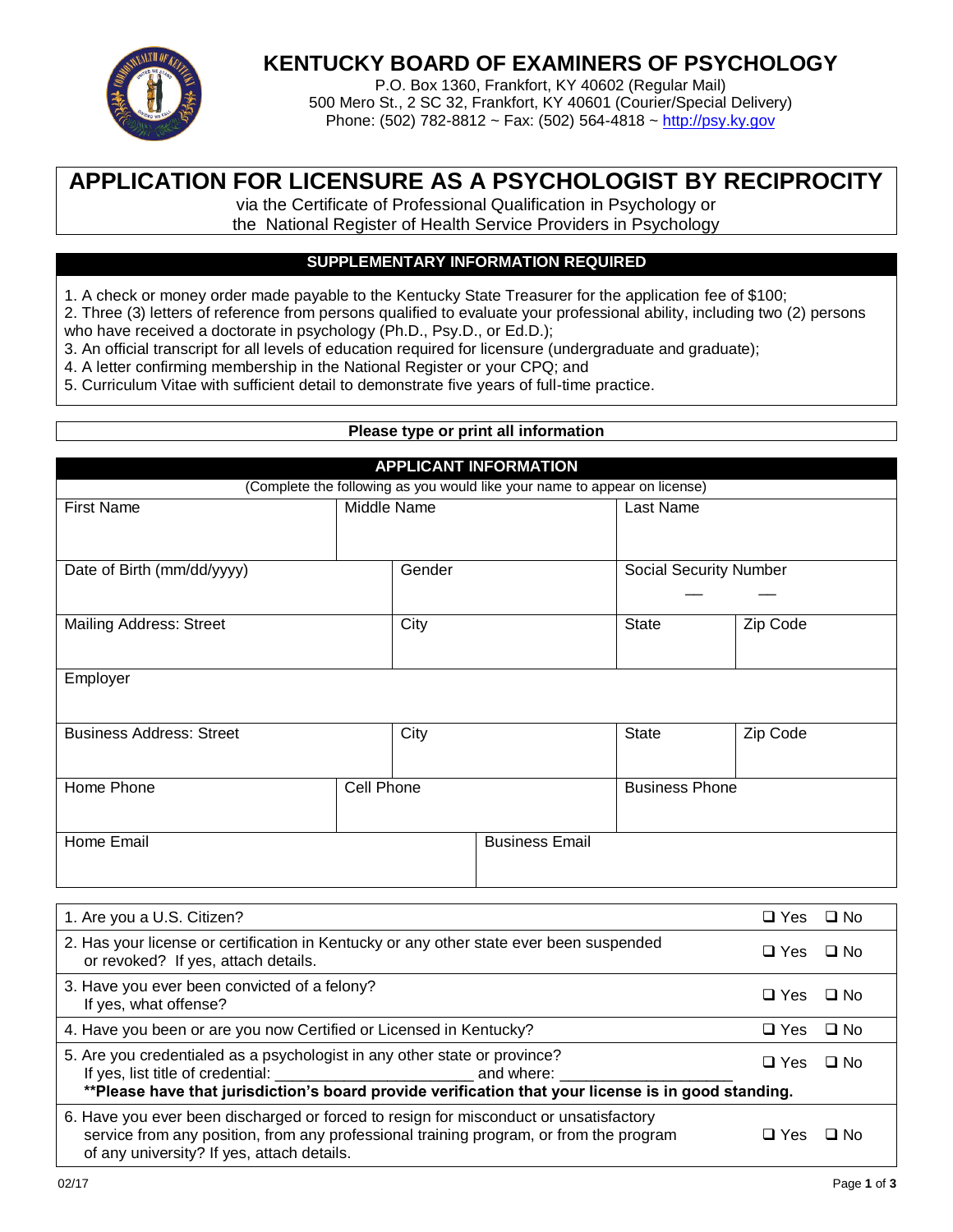| <b>EDUCATION</b> |                      |                |                        |           |          |  |
|------------------|----------------------|----------------|------------------------|-----------|----------|--|
| School Name      | School Location      | Dates Attended | <b>Graduation Date</b> | Number of | Degree   |  |
|                  |                      | From - To      | Month/Year             | Hours     | Obtained |  |
|                  | <b>UNDERGRADUATE</b> |                |                        |           |          |  |
|                  |                      |                |                        |           |          |  |
|                  |                      |                |                        |           |          |  |
|                  |                      |                |                        |           |          |  |
|                  |                      |                |                        |           |          |  |
| <b>GRADUATE</b>  |                      |                |                        |           |          |  |
|                  |                      |                |                        |           |          |  |
|                  |                      |                |                        |           |          |  |
|                  |                      |                |                        |           |          |  |
|                  |                      |                |                        |           |          |  |

#### **EMPLOYMENT HISTORY**

Begin with your present or most recent job and list fully and accurately the details of each job you have held relating to your professional experience.

| Name of Employer             |                 | <b>Title or Position</b> |                |  |
|------------------------------|-----------------|--------------------------|----------------|--|
|                              |                 |                          |                |  |
| <b>Start Date</b>            | <b>End Date</b> |                          | Hours Per Week |  |
|                              |                 |                          |                |  |
| Address of Employer          |                 |                          |                |  |
|                              |                 |                          |                |  |
| Name and Title of Supervisor |                 |                          |                |  |
|                              |                 |                          |                |  |
| <b>Describe Your Duties:</b> |                 |                          |                |  |
|                              |                 |                          |                |  |
|                              |                 |                          |                |  |
|                              |                 |                          |                |  |
|                              |                 |                          |                |  |

| <b>Title or Position</b> |                |
|--------------------------|----------------|
|                          |                |
|                          | Hours Per Week |
|                          |                |
|                          |                |
|                          |                |
|                          |                |
|                          |                |
|                          |                |
|                          |                |
|                          |                |
|                          |                |
|                          |                |
| <b>End Date</b>          |                |